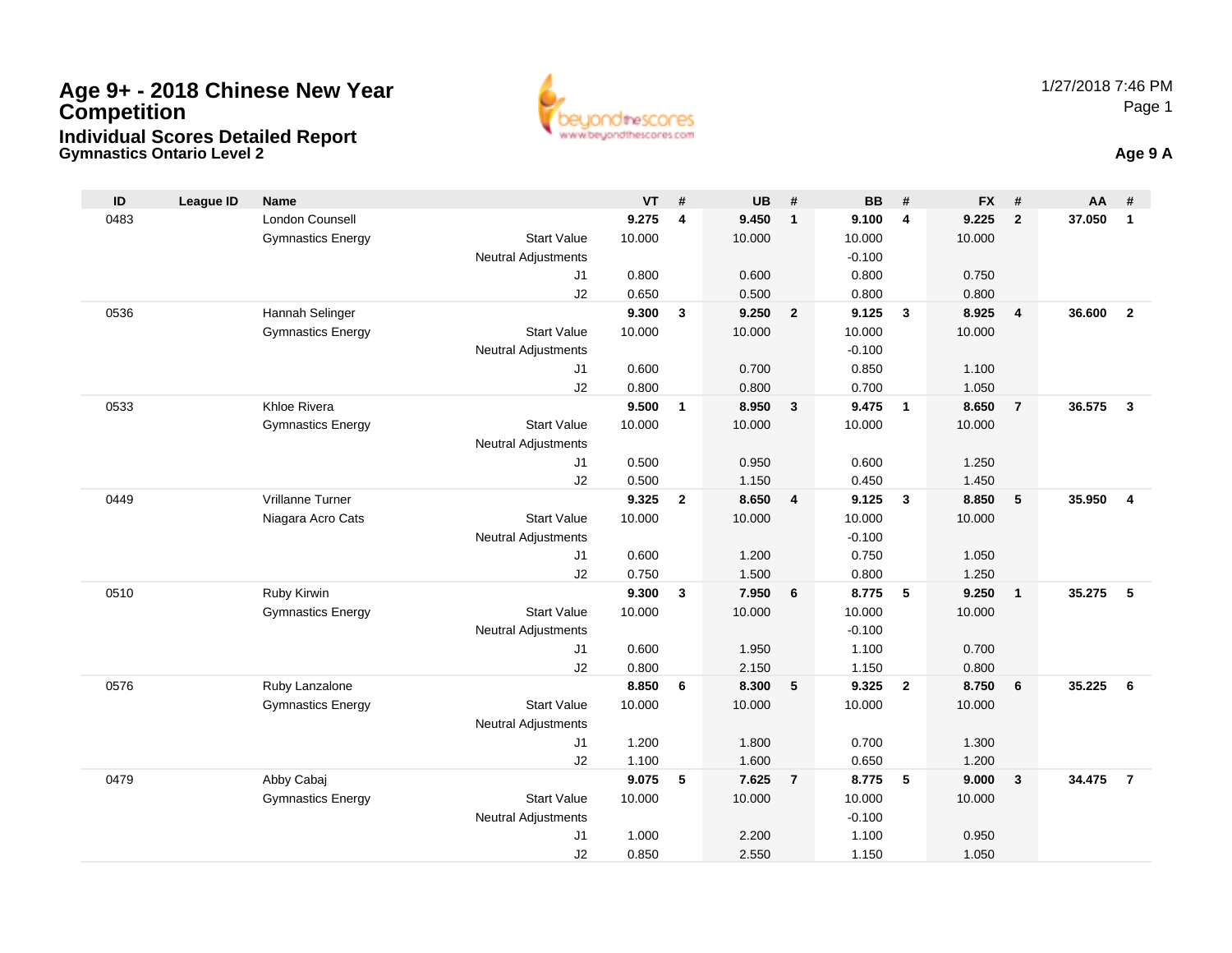## **Age 9+ - 2018 Chinese New Year CompetitionIndividual Scores Detailed Report**



## **Gymnastics Ontario Level 2Age 9 B**

| ID   | <b>League ID</b> | <b>Name</b>              |                            | <b>VT</b> | #              | <b>UB</b> | #                       | <b>BB</b> | #                       | <b>FX</b> | #              | AA     | #              |
|------|------------------|--------------------------|----------------------------|-----------|----------------|-----------|-------------------------|-----------|-------------------------|-----------|----------------|--------|----------------|
| 0047 |                  | Siena Toussaint          |                            | 8.975     | 4              | 9.300     | $\overline{1}$          | 9.425     | $\mathbf{1}$            | 9.775     | $\mathbf{1}$   | 37.475 | $\mathbf{1}$   |
|      |                  | <b>Aspire Gymnastics</b> | <b>Start Value</b>         | 10.000    |                | 10.000    |                         | 10.000    |                         | 10.000    |                |        |                |
|      |                  |                          | <b>Neutral Adjustments</b> |           |                |           |                         | $-0.100$  |                         |           |                |        |                |
|      |                  |                          | J1                         | 1.100     |                | 0.600     |                         | 0.400     |                         | 0.200     |                |        |                |
|      |                  |                          | J2                         | 0.950     |                | 0.800     |                         | 0.550     |                         | 0.250     |                |        |                |
| 0048 |                  | Keegan Russell           |                            | 8.950     | 5              | 9.150     | $\overline{\mathbf{2}}$ | 9.425     | $\overline{\mathbf{1}}$ | 9.650     | $\overline{2}$ | 37.175 | $\overline{2}$ |
|      |                  | <b>Aspire Gymnastics</b> | <b>Start Value</b>         | 10.000    |                | 10.000    |                         | 10.000    |                         | 10.000    |                |        |                |
|      |                  |                          | <b>Neutral Adjustments</b> |           |                |           |                         |           |                         |           |                |        |                |
|      |                  |                          | J <sub>1</sub>             | 1.000     |                | 0.800     |                         | 0.550     |                         | 0.350     |                |        |                |
|      |                  |                          | J2                         | 1.100     |                | 0.900     |                         | 0.600     |                         | 0.350     |                |        |                |
| 0442 |                  | Madalaina Maiuri         |                            | 9.375     | $\mathbf{1}$   | 8.575     | $\overline{\mathbf{3}}$ | 9.150     | $\mathbf{3}$            | 9.425     | $\mathbf{3}$   | 36.525 | 3              |
|      |                  | Niagara Acro Cats        | <b>Start Value</b>         | 10.000    |                | 10.000    |                         | 10.000    |                         | 10.000    |                |        |                |
|      |                  |                          | <b>Neutral Adjustments</b> |           |                |           |                         | $-0.100$  |                         |           |                |        |                |
|      |                  |                          | J1                         | 0.700     |                | 1.500     |                         | 0.700     |                         | 0.550     |                |        |                |
|      |                  |                          | J2                         | 0.550     |                | 1.350     |                         | 0.800     |                         | 0.600     |                |        |                |
| 0437 |                  | Gianna Bravetti          |                            | 9.175     | 3              | 8.575     | $\overline{\mathbf{3}}$ | 9.325     | $\overline{2}$          | 8.950     | 6              | 36.025 | $\overline{4}$ |
|      |                  | Niagara Acro Cats        | <b>Start Value</b>         | 10.000    |                | 10.000    |                         | 10.000    |                         | 10.000    |                |        |                |
|      |                  |                          | <b>Neutral Adjustments</b> |           |                |           |                         | $-0.100$  |                         |           |                |        |                |
|      |                  |                          | J <sub>1</sub>             | 0.750     |                | 1.300     |                         | 0.600     |                         | 1.150     |                |        |                |
|      |                  |                          | J2                         | 0.900     |                | 1.550     |                         | 0.550     |                         | 0.950     |                |        |                |
| 0432 |                  | Olivia Wilson            |                            | 9.300     | $\overline{2}$ | 8.000     | 5                       | 9.325     | $\overline{2}$          | 9.250     | $\overline{4}$ | 35,875 | 5              |
|      |                  | Niagara Acro Cats        | <b>Start Value</b>         | 10.000    |                | 10.000    |                         | 10.000    |                         | 10.000    |                |        |                |
|      |                  |                          | <b>Neutral Adjustments</b> |           |                |           |                         | $-0.100$  |                         |           |                |        |                |
|      |                  |                          | J1                         | 0.700     |                | 1.800     |                         | 0.600     |                         | 0.700     |                |        |                |
|      |                  |                          | J2                         | 0.700     |                | 2.200     |                         | 0.550     |                         | 0.800     |                |        |                |
| 0450 |                  | Chloe Bender             |                            | 9.300     | $\overline{2}$ | 8.550     | $\overline{4}$          | 8.625     | $\overline{4}$          | 9.150     | 5              | 35.625 | 6              |
|      |                  | Niagara Acro Cats        | <b>Start Value</b>         | 10.000    |                | 10.000    |                         | 10.000    |                         | 10.000    |                |        |                |
|      |                  |                          | <b>Neutral Adjustments</b> |           |                |           |                         | $-0.100$  |                         |           |                |        |                |
|      |                  |                          | J <sub>1</sub>             | 0.800     |                | 1.300     |                         | 1.300     |                         | 0.900     |                |        |                |
|      |                  |                          | J2                         | 0.600     |                | 1.600     |                         | 1.250     |                         | 0.800     |                |        |                |

**Gymnastics Ontario Level 2**

**Age 10-13**